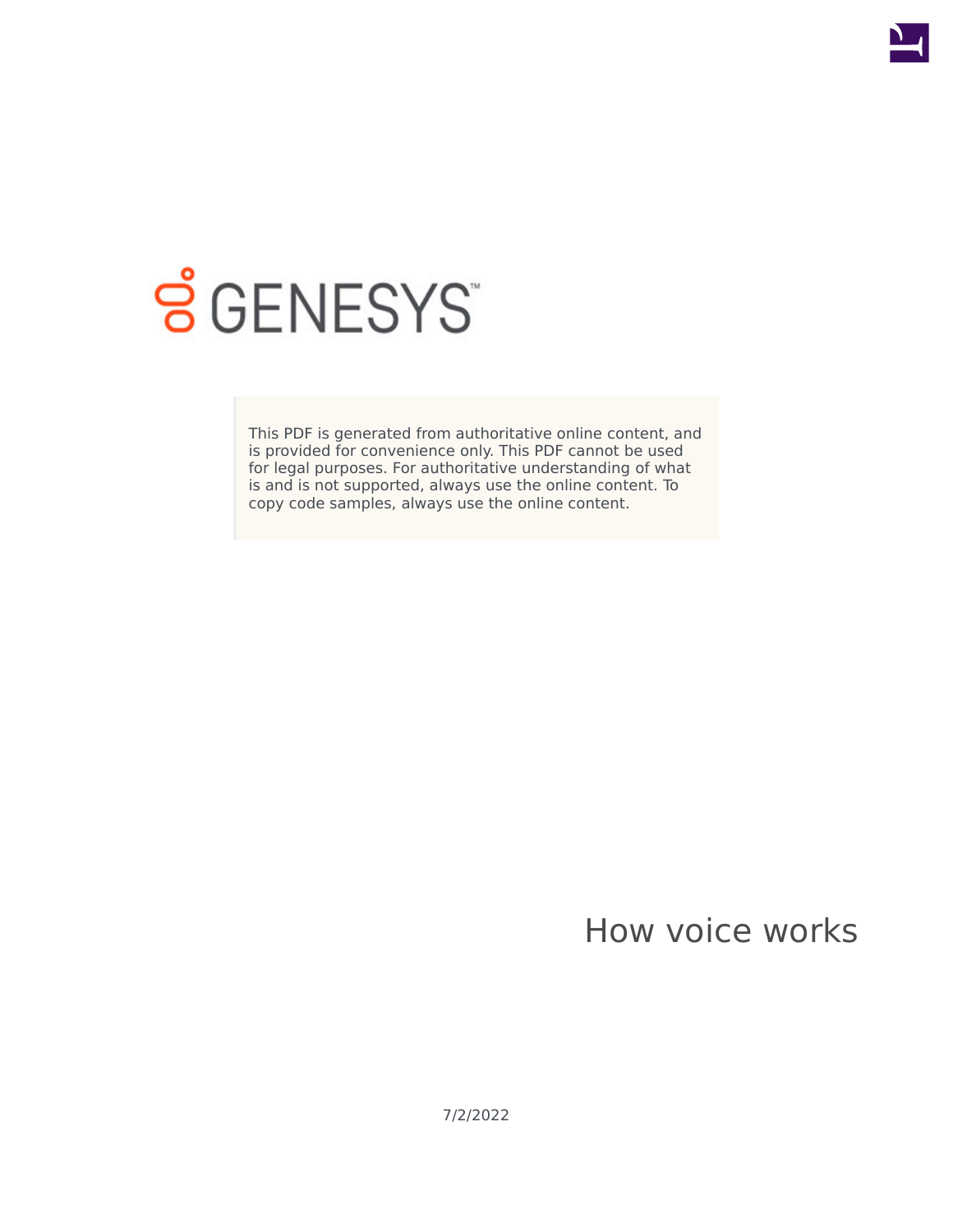



•

•

- Administrator
- Agent
- Supervisor

Inbound voice processes calls and distributes them to the right agents at the right time.

#### **Related documentation:**

### Contents

- 1 [What Voice does](#page-2-0)
- 2 [How Voice works](#page-2-1)
	- 2.1 [Voice setup](#page-2-2)
	- 2.2 [Call routing](#page-4-0)
	- 2.3 [Call handling](#page-5-0)
	- 2.4 [Call recording](#page-5-1)
	- 2.5 [Callback](#page-6-0)
	- 2.6 [Reporting](#page-7-0)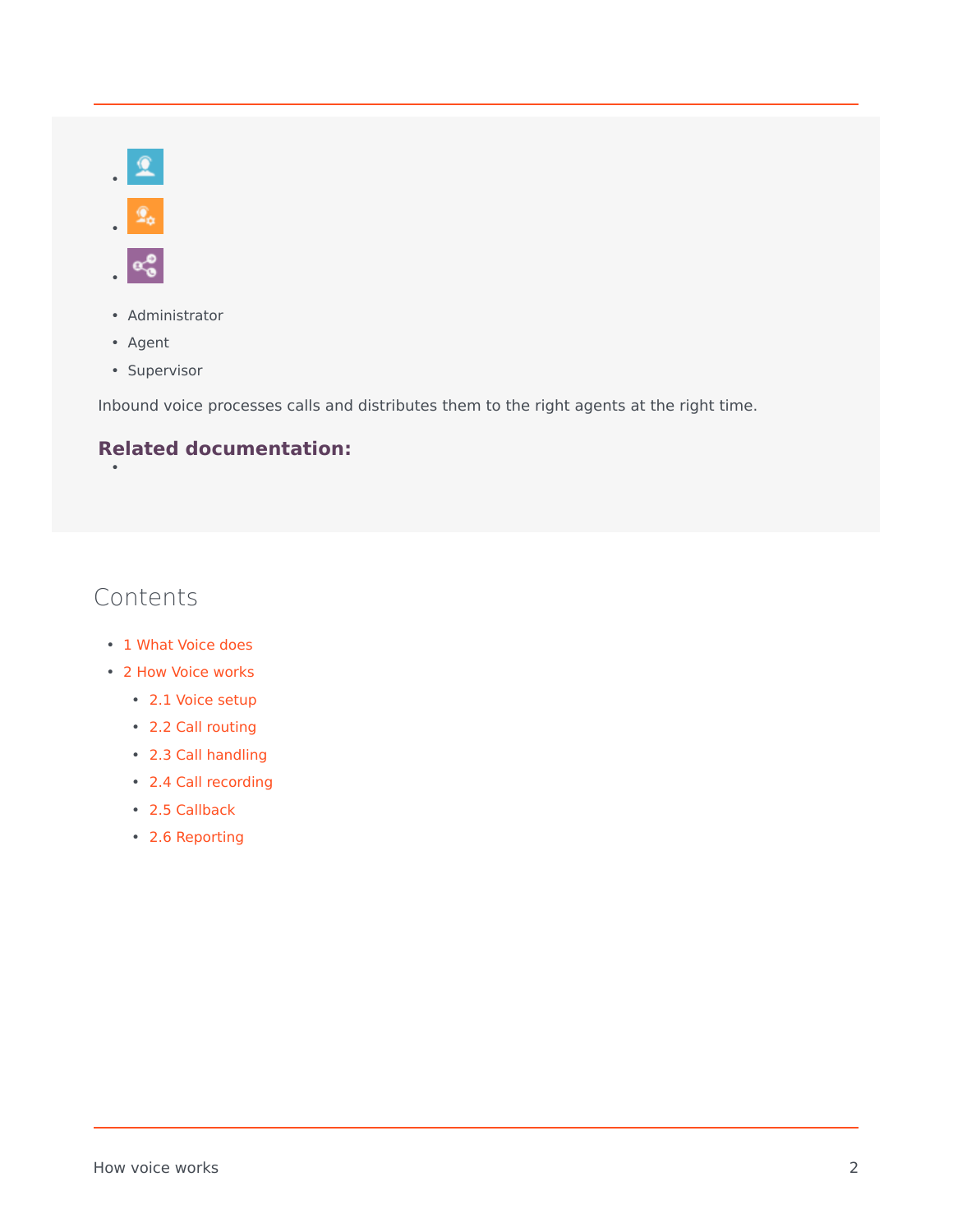#### <span id="page-2-0"></span>What Voice does

Using caller input (such as interactive voice response (IVR)) and caller ID contact information, inbound voice routes calls based on agent skills, service levels, caller history, or other criteria.

#### <span id="page-2-1"></span>How Voice works

While Genesys handles much of the initial configuration of inbound voice, you use Agent Setup and Platform Administration to tailor the configuration, Designer to set up call routing and IVRs, and Agent Desktop and Genesys Softphone to handle calls. You can also record calls, view reports, and add functionality such as Callback.

<span id="page-2-2"></span>Voice setup

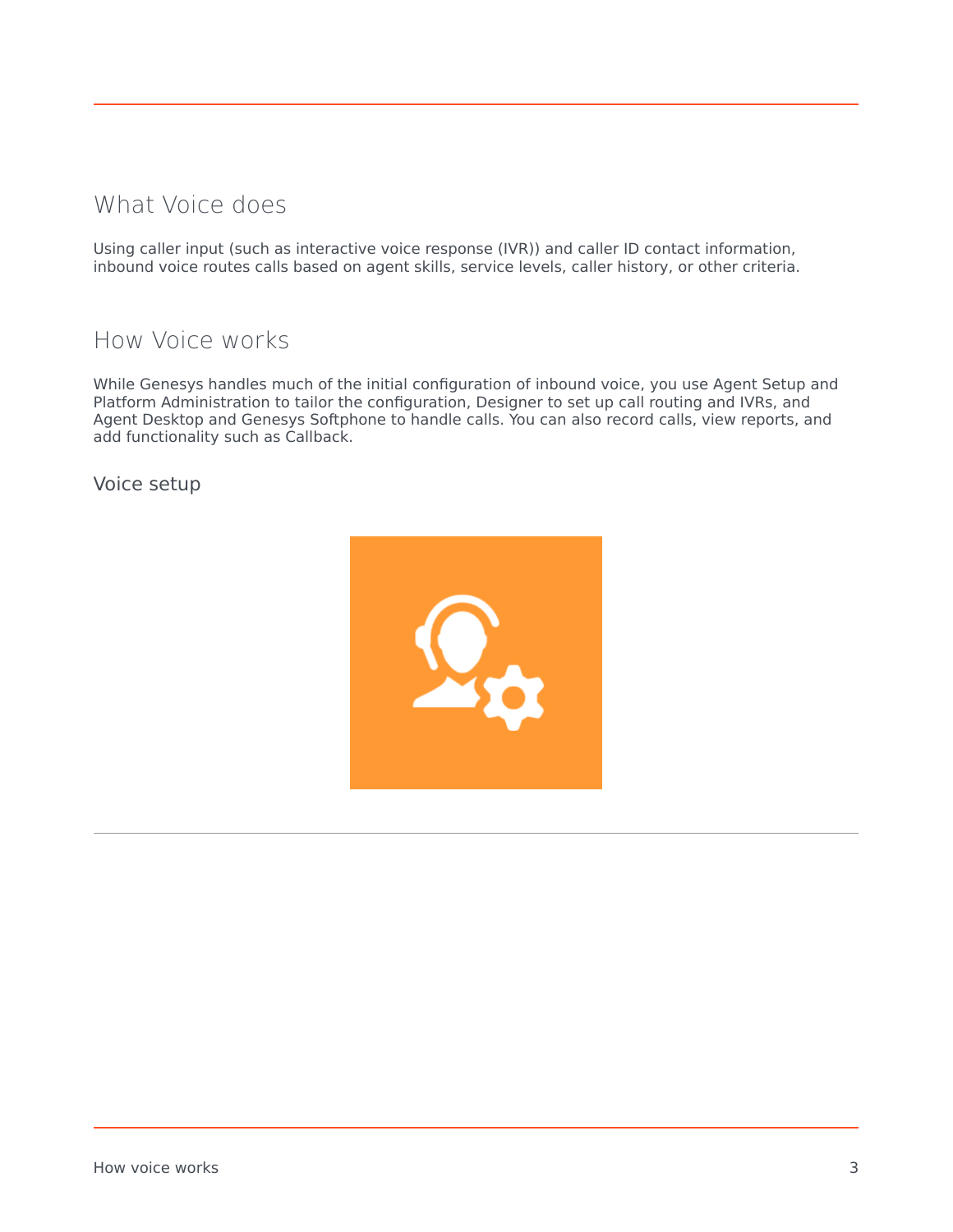

#### **Players:** Administrators

**Actions:** Use Agent Setup to configure Voice channel options as well as agents and skills, Designer and IVR Administration to manage IVRs, and Platform Administration to manage voicemail.

Voice channel options

Manage agents and other users

Create and manage agent skills

Create IVRs

Manage DID Groups

Manage voicemail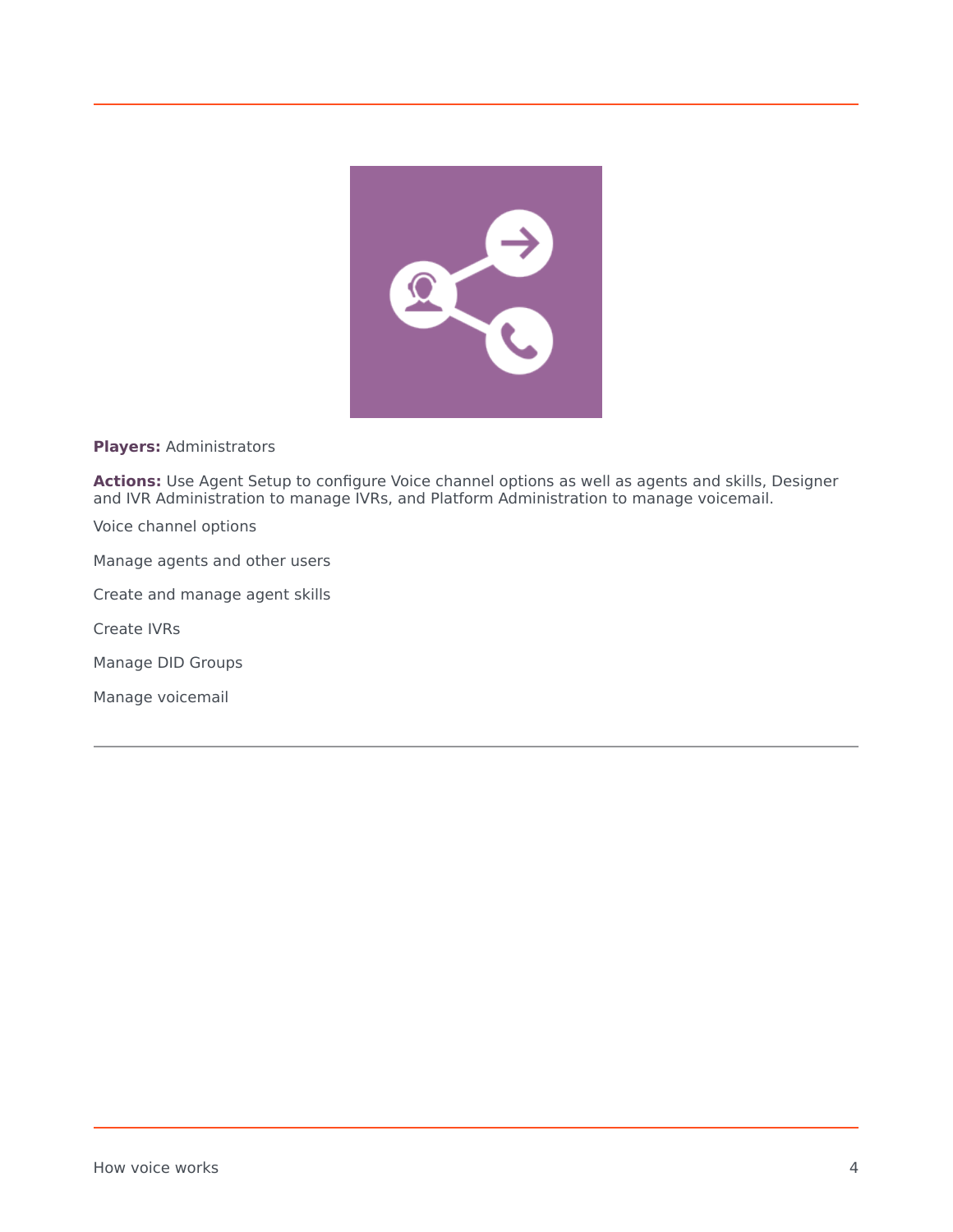#### <span id="page-4-0"></span>Call routing



**Players:** Administrators

**Actions:** Genesys provides a basic routing strategy that sends calls to agents and provides IVR menus. You can use Designer to modify existing strategies and create new ones.

How routing works

Designer applications

Menu (IVR/DTMF) block

Route call block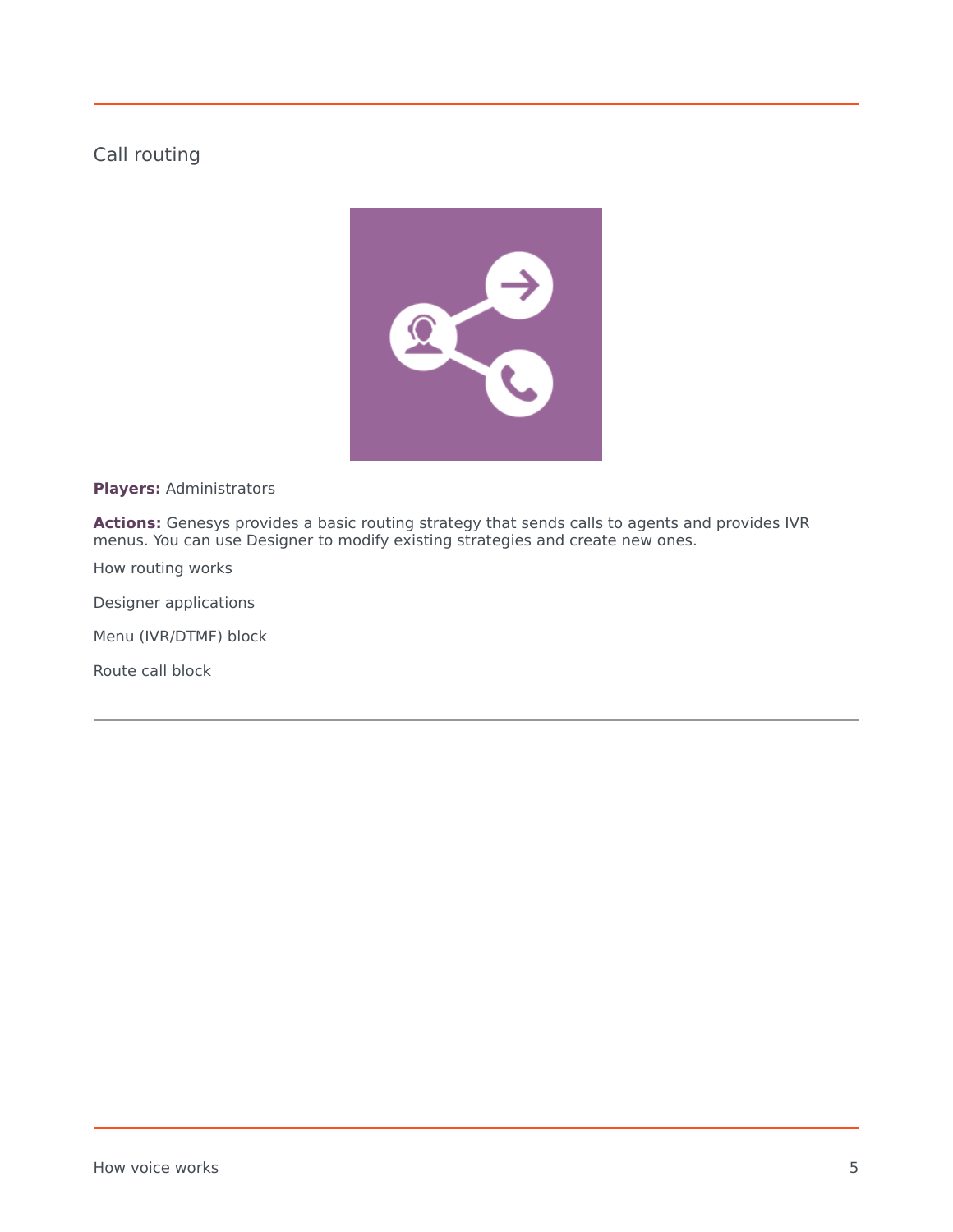#### <span id="page-5-0"></span>Call handling



**Players:** Agents, Supervisors

**Actions:** Agent Desktop enables your agents and supervisors to handle voice interactions with contacts or team members, including conferences, consultations, and call recordings.

Call handling

Internal interactions

<span id="page-5-1"></span>Call recording



**Players:** Administrators, Supervisors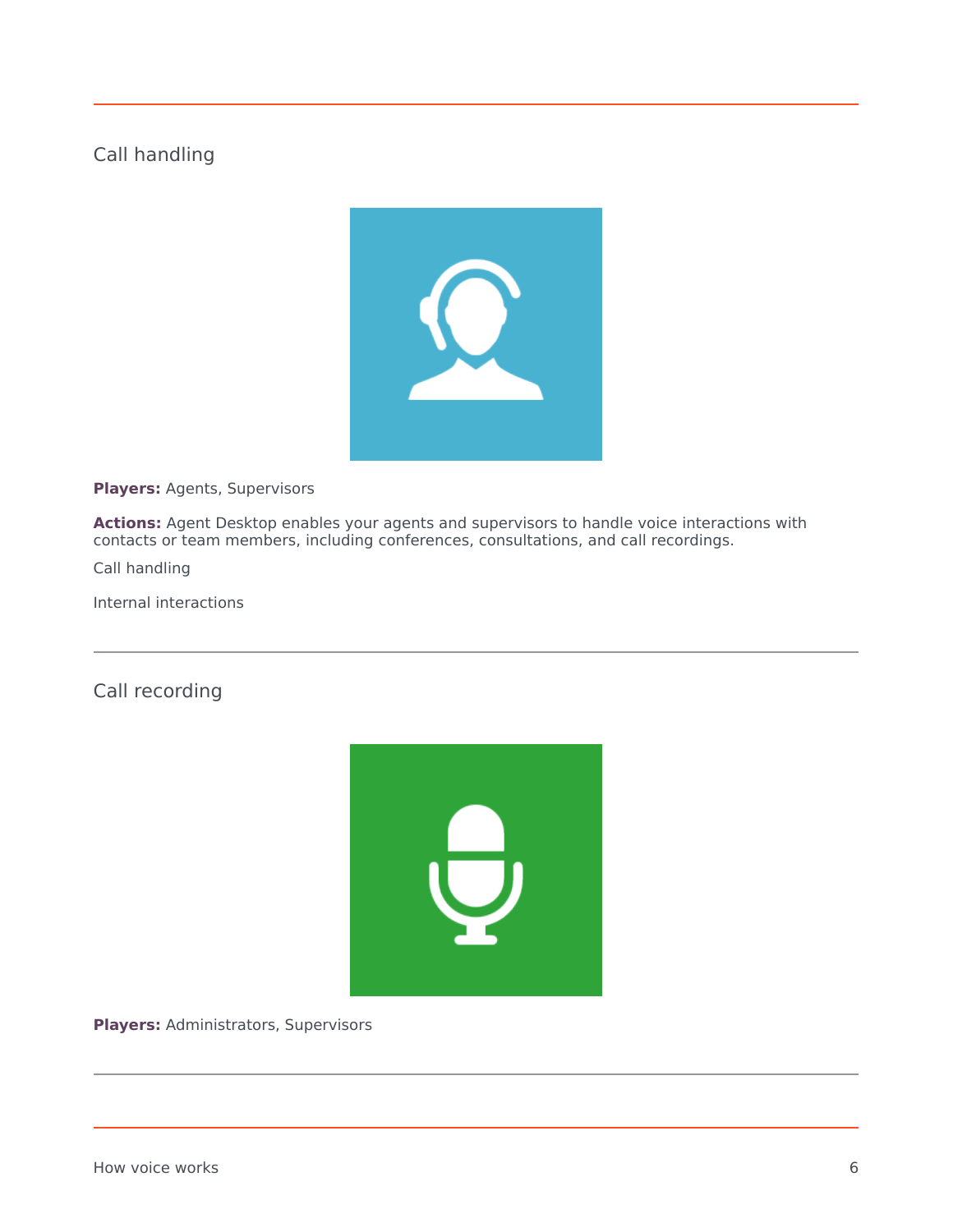**Actions:** You can record calls, then analyze the recordings to assess customer satisfaction, monitor quality, and improve agent performance.

How Recording works

<span id="page-6-0"></span>**Callback** 



**Players:** Administrators, Agents

**Actions:** Genesys Callback, which takes its name from the most typical form of deferred voice connection, supports a range of callback scenarios, including the classic callback offered by an IVR as well as call-ins that your customers initiate from your mobile app. Callbacks appear as standard calls to agents in Agent Desktop.

How Callback works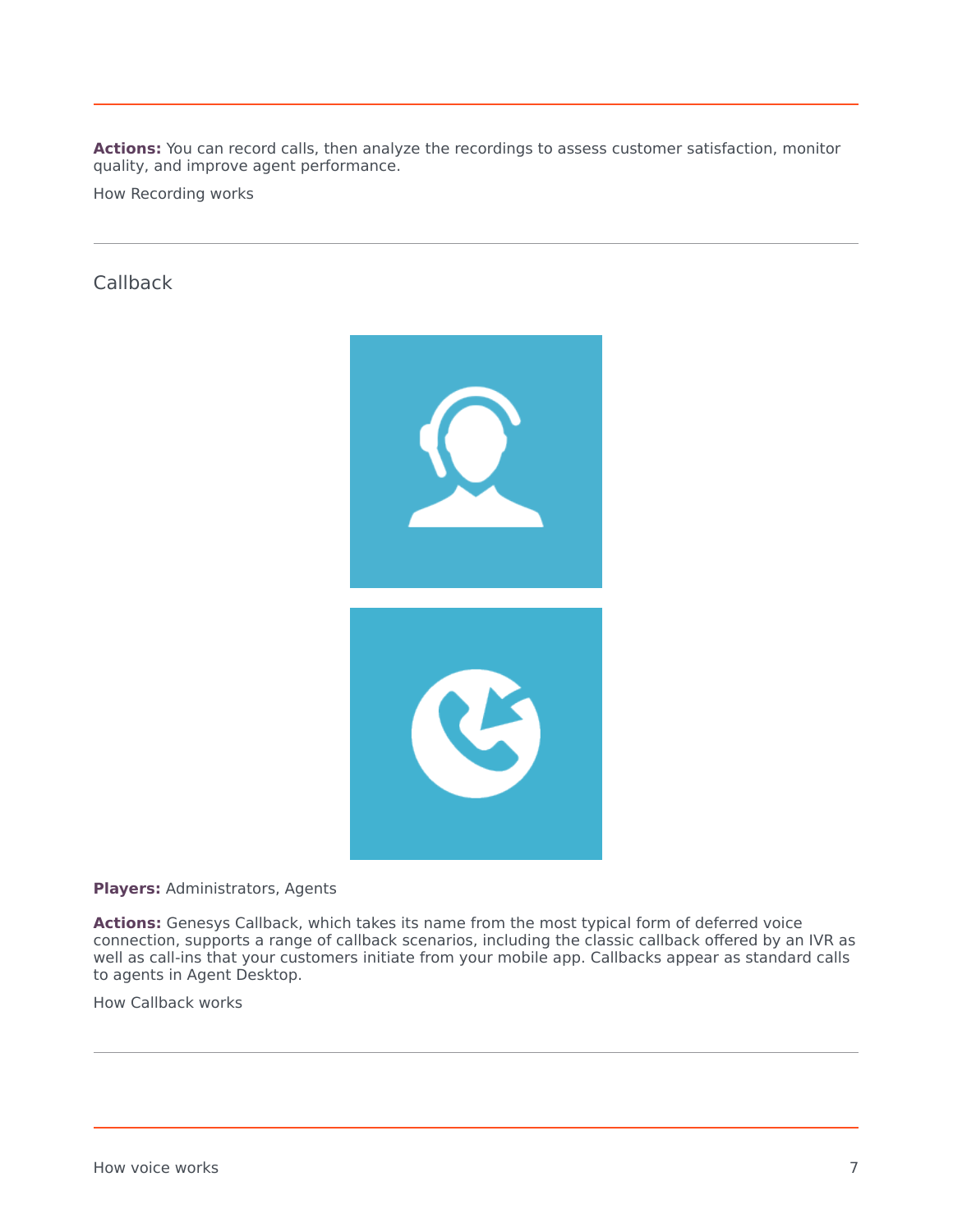#### <span id="page-7-0"></span>Reporting



**Players:** Administrators, Supervisors, Agents

**Actions:** Supervisors and administrators can analyze current call activity through Pulse dashboard reports and the Queue KPI report. They can use Genesys CX Insights and Genesys GVP to analyze historical events and long-term trends. Agents can analyze their own activity through reports built into Agent Desktop.

How Reporting works

Get Started with Genesys Pulse

Get started with Genesys CX Insights

Get started with GVP reporting

Navigating Agent Desktop